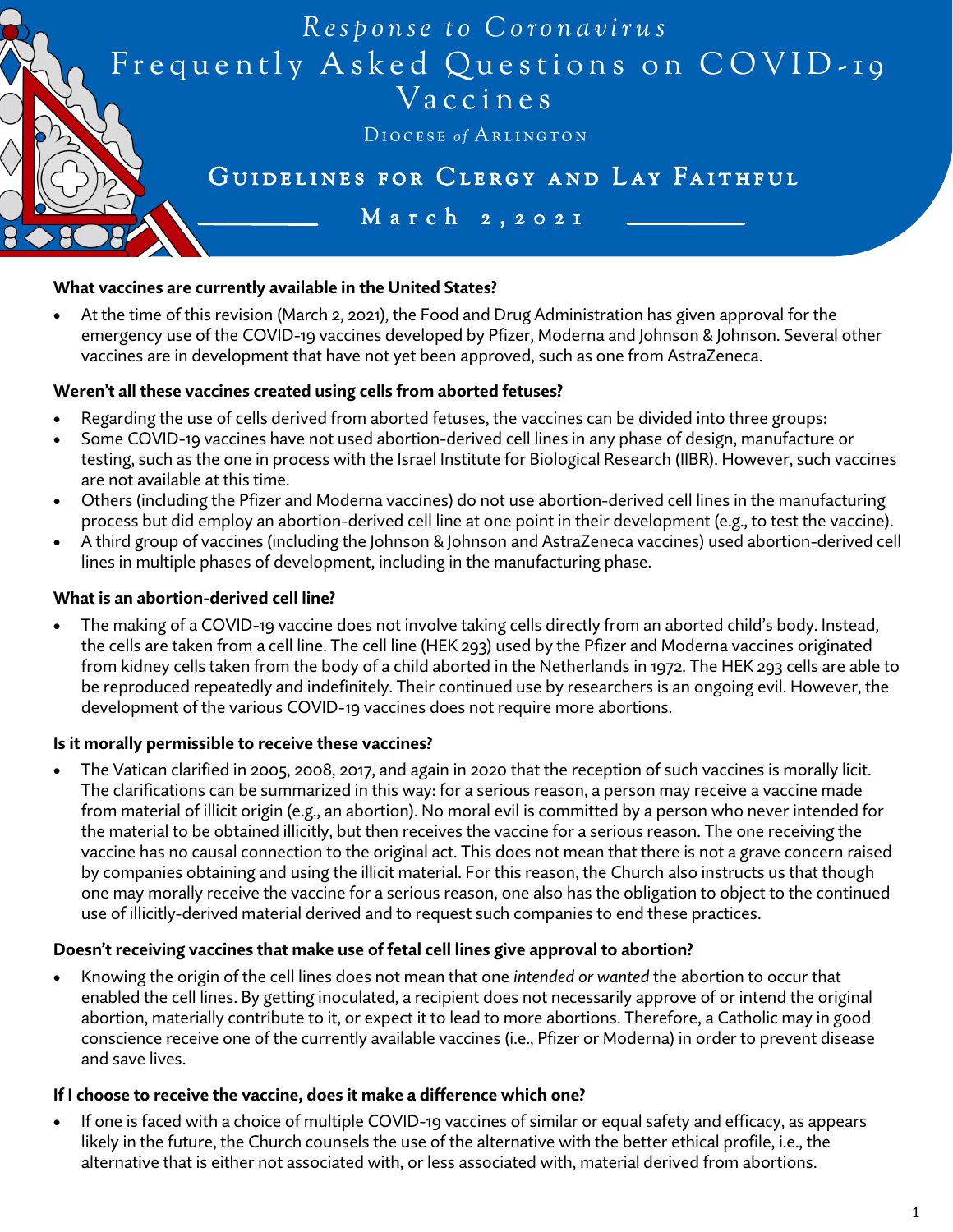• As of this writing, the Moderna and Pfizer vaccines are less associated with material derived from abortions than the Johnson & Johnson and AstraZeneca vaccines, and thus would be morally preferable to receive. If a vaccine became available (like the one produced in Israel) that has no connection to abortion-derived cells, then that vaccine would be morally preferable.

# **Why are the Johnson & Johnson and AstraZeneca vaccine morally problematic?**

• The Johnson & Johnson and AstraZeneca vaccines used cell lines from previous abortions in the design, production, development, and confirmatory testing. These vaccines may be received only if there are no alternatives. If one does not have a choice of vaccine and a delay in immunization may bring about serious consequences for one's health and the health of others, it would be permissible to accept the Johnson & Johnson and AstraZeneca vaccines. It is somewhat similar in production to the rubella vaccine, which the Pontifical Academy of Life indicated could be received for grave reasons and if there are no alternatives.

# **Where is there information on COVID-19 vaccine safety profiles and side effects?**

• One can find information at the CDC here: https://www.cdc.gov/coronavirus/2019-ncov/vaccines/differentvaccines.html.

# **How can I advocate for ethical research that respects the dignity of human life?**

- It is a moral good to advocate for more ethical research and pharmaceutical development. There are two basic ways one can advocate for ethical research that respects the dignity of human life:
- Voicing one's moral objections to organizations (like pharmaceutical companies) responsible for the ongoing use of abortion-derived cell lines.
- Supporting research endeavors that seek to develop ethical alternatives to abortion-derived materials in research.

# **How can I express my concern in writing?**

• Although it is morally licit to receive the vaccines in certain circumstances, we still have an obligation to protest the use of morally compromised cell lines in their development and manufacturing. To do so, you can send a letter to the manufacturers expressing your objections and making known the need for ethically acceptable research and development. A template for such a letter can be found here: http:// www.cathmed.org/vaccine-letter-in-objection/ .

# **I understand your answers, but I still cannot in good conscience get the vaccine. What should I do?**

• Some individuals may decline any vaccine that uses abortion-derived cell lines in one or more phases of development or production. Such a decision can be made in good conscience. Such individuals, must also take care to protect their own health and that of others as much as possible. Individuals and groups can band together to create petitions or engage in fundraising to facilitate the creation of alternatives.

# **Can individuals be compelled to receive a COVID-19 vaccination in Virginia?**

• Currently the Commonwealth of Virginia is not mandating reception of the vaccine. If the Commonwealth did move in that direction legislatively, we would voice our objections and advocate for a conscience exemption, such as the Commonwealth currently makes available for other vaccines (e.g., measles, mumps and rubella). As the Congregation for the Doctrine of the Faith has clarified, "vaccination is not, as a rule, a moral obligation and ... therefore, it must be voluntary."

# **Where can I read more on this subject?**

- Instruction on Certain Bioethical Questions (Dignitas Personae), Congregation for the Doctrine of the Faith, 2008. Link: https://www.vatican.va/roman\_curia/congregations/cfaith/documents/ rc\_con\_cfaith\_doc\_20081208\_dignitas-personae\_en.html
- Moral Considerations Regarding the New COVID-19 Vaccines, USCCB, 2021. Link: https://www.usccb.org/ moral-considerations-covid-vaccines
- "Points to Consider on the Use of COVID-19 Vaccines," The National Catholic Bioethics Center (NCBC), Dec 8, 2020. https://static1.squarespace.com/static/5e3ada1a6a2e8d6a131d1dcd/